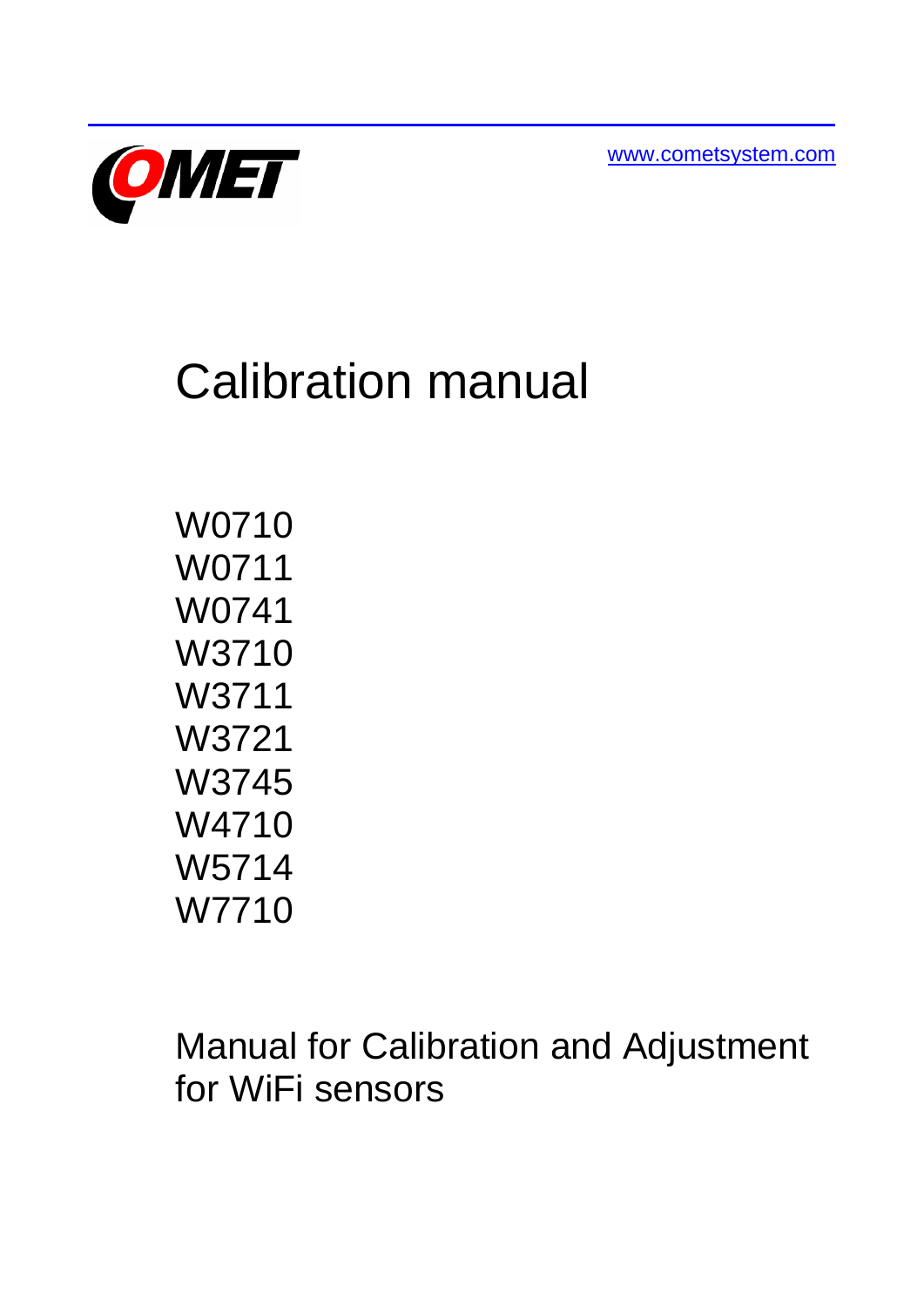#### **© Copyright: COMET SYSTEM, s.r.o.**

Is prohibited to copy and make any changes in this manual, without explicit agreement of company COMET SYSTEM, s.r.o. All rights reserved.

COMET SYSTEM, s.r.o. makes constant development and improvement of their products. Manufacturer reserves the right to make technical changes to the device without previous notice. Misprints reserved.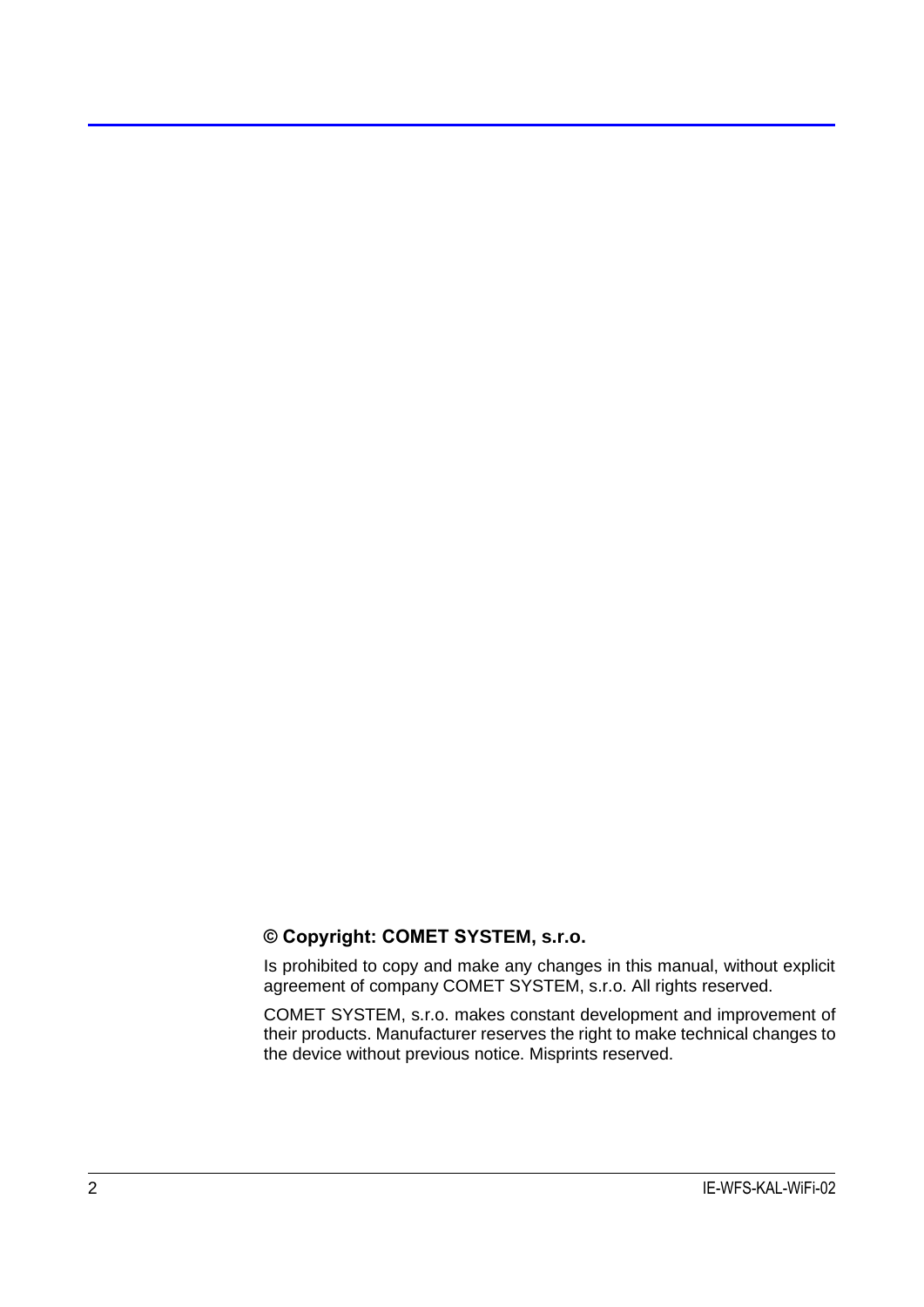# **Table of contents**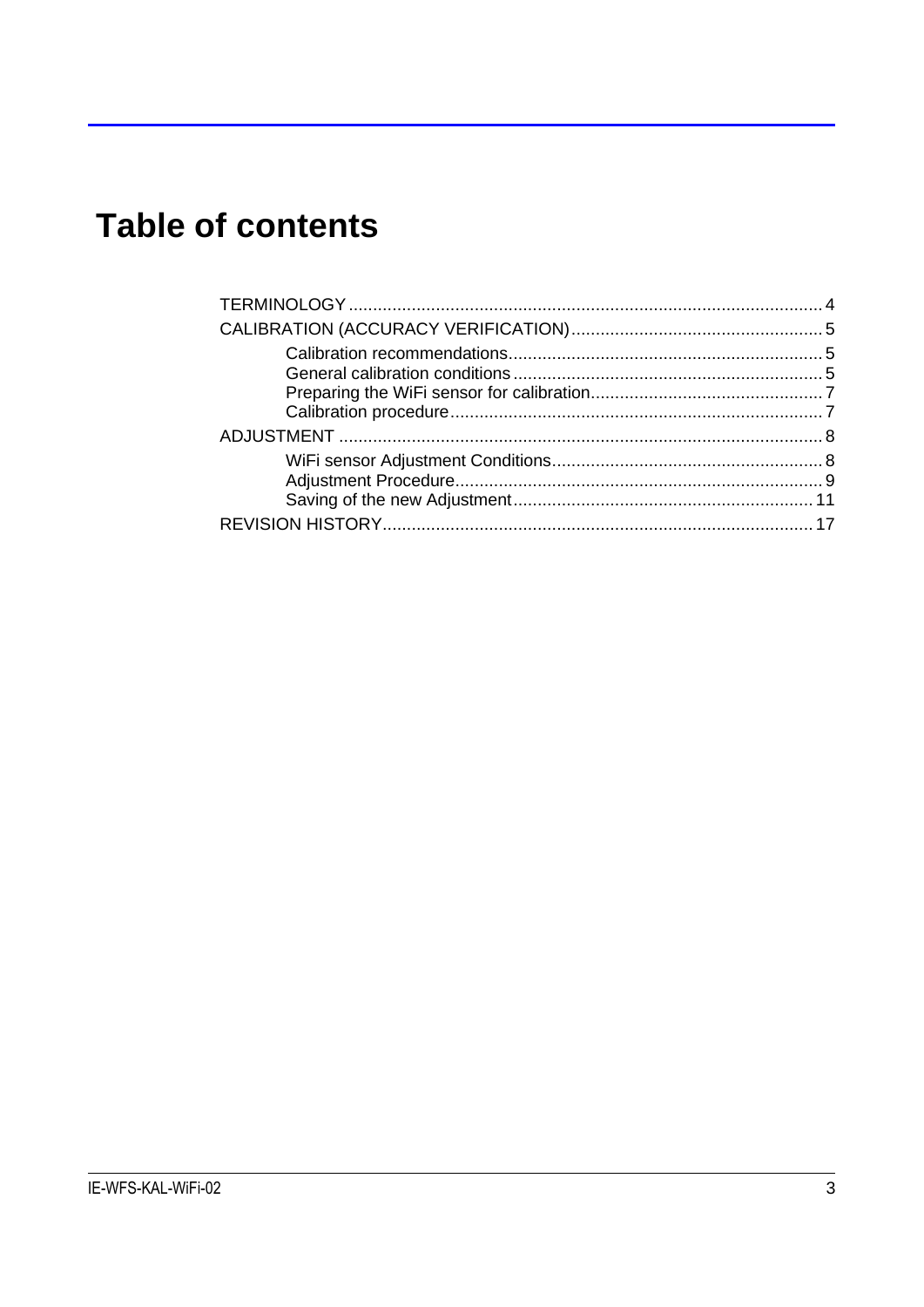# <span id="page-3-0"></span>**Terminology**

**Device** – In case of this manual is by the device meant WiFi sensor.

**DUT (Device Under Test)** – Device to which is carried out accuracy verification (that means calibration of the device).

**Standard** – Measurement equipment (e.g. thermometer) or reference scale of certain quantity (e.g. calibration gas) used for calibration or adjustment.

**Value** – Numerically quantified representation of measured physical quantity.

**Sensing element** – Place of device or standard which is responsible to conversion of physical quantity to measured value.

**Probe** – Sensing element at the cable or at detachable connector.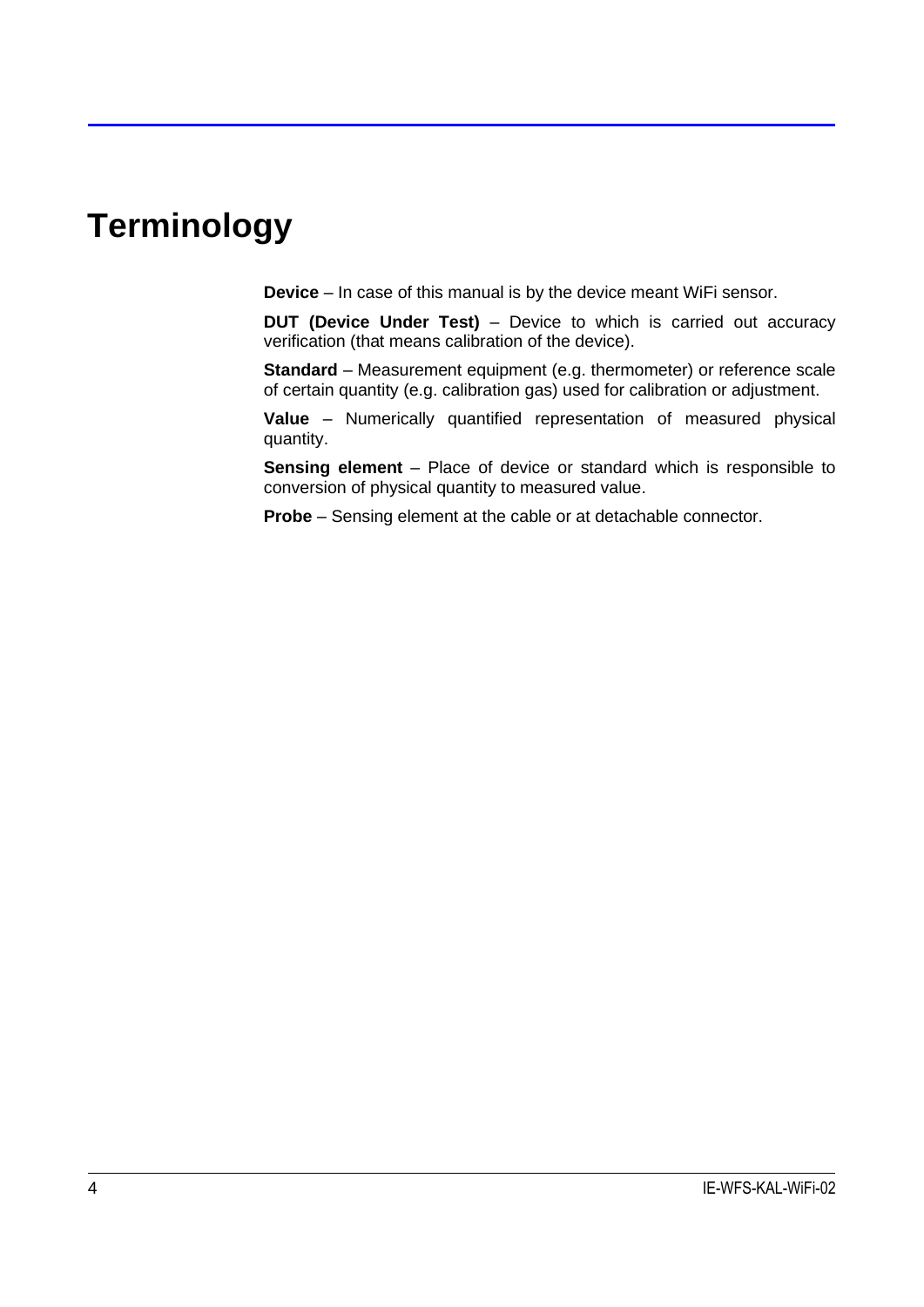# <span id="page-4-0"></span>**Calibration (accuracy verification)**

To verify the measurement accuracy (calibration) of temperature, relative humidity,  $CO<sub>2</sub>$  concentration and barometric pressure a specific equipment for generating these quantities (calibration chamber) is required. Calibration of the instrument is performed by placing sensing element of WiFi sensor (DUT) and sensing element of standard into calibration chamber. During calibration are values of DUT and values of standard compared.

#### <span id="page-4-1"></span>**Calibration recommendations**

The calibration interval is determined by the user of the device. It is based on the manufacturer's recommendations and according to the requirements of the application in which is the WiFi sensor used. The manufacturer's recommended calibration intervals are stated in the User Manual. In some specific applications, calibration must be performed by an independent accredited laboratory.

## <span id="page-4-2"></span>**General calibration conditions**

- The equipment of the workplace must be able to assess the measuring accuracy of the WiFi sensor by its parameters. As a rule, the instruments are checked for accuracy specified by the manufacturer, however the user of the WiFi sensor can determine his own parameters. For each measuring point it is necessary to calculate the so-called extended measurement uncertainty, which includes the properties of the whole measuring chain (accuracy of standards, inhomogeneity of the field in the calibration chamber, resolution of instruments, etc.). This uncertainty must be better than the required DUT accuracy in order to evaluate the measurement accuracy of the DUT. The determination of uncertainties is performed according to document EA-4/02. For each measuring point, the standard value, the measured value of the DUT and the measurement uncertainty shall be reported. The evaluation can be added.
- Used standards must be metrologically traceable to the valid higher standards. A reference gas of known concentration (for  $CO<sub>2</sub>$ ) or a calibration solution (for relative humidity) may to be used as the standard. There is an indicative rule which says that standard should have at least three times better accuracy than DUT.
- When calibrating physical quantities, the sensing element of standard and sensing element of DUT in calibration chamber should be placed closest as possible. The distribution of temperature and relative humidity in the calibration chamber may not be completely homogeneous. Due to improper placement of sensing elements may be subject to a large systematic error. If the calibration is carried out at different temperature than ambient, it is necessary to ensure, that the values are not affected by the heat transfer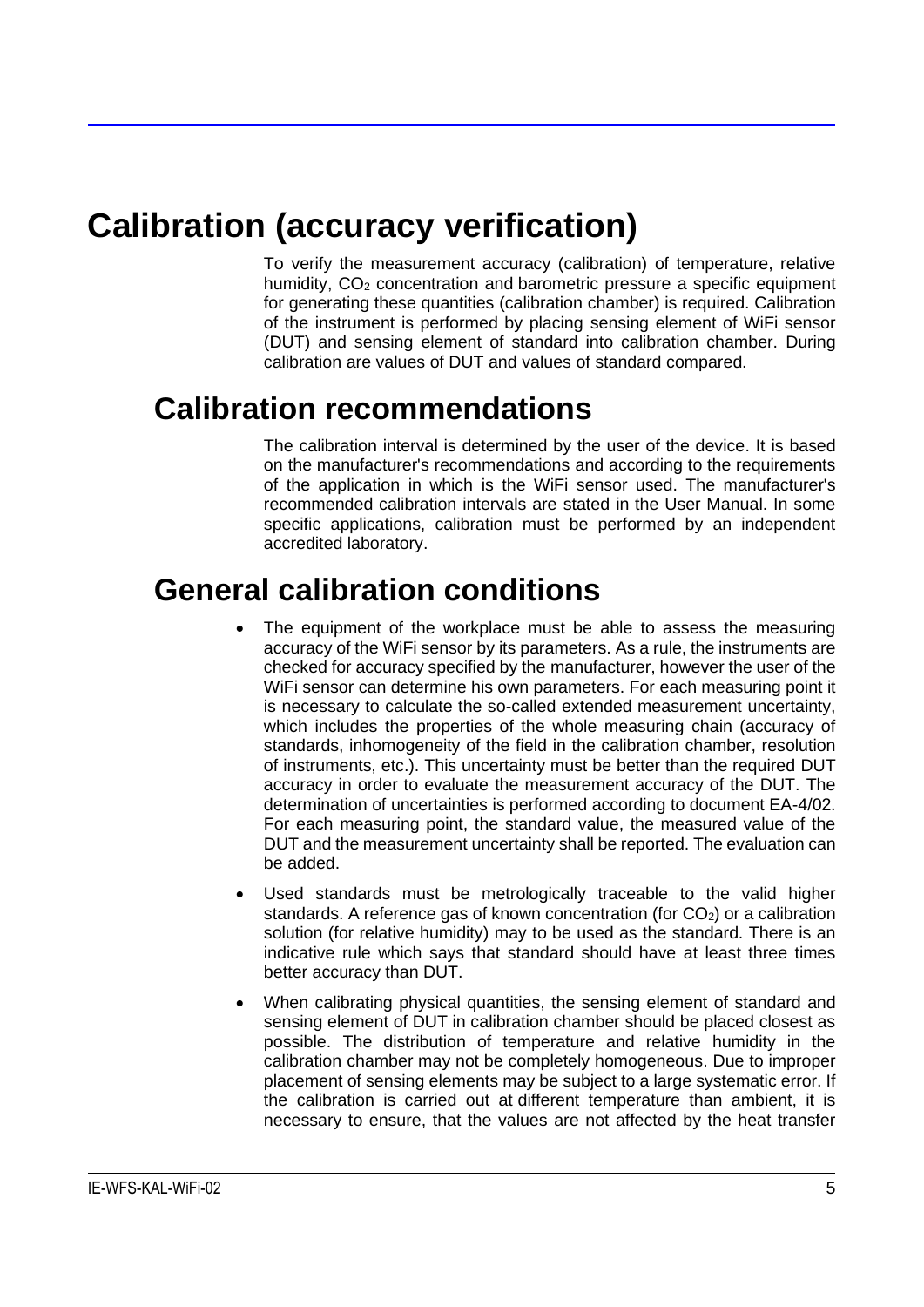between the calibration chamber and the environment - especially over the cables of standard or DUT.

- When calibrating the temperature and/or the relative humidity, the airflow in the chamber must be about 0.5 to 1 m/s. It is strongly recommended to insert only the probe to the chamber without body of DUT. Because unwanted heating caused by DUT can affect the measured values. This can be difficult for DUT with compact short probes. In this case of DigiS/E probe can be connected by using the "Extension cable SDP001". However, if despite everything you must insert the entire WiFi sensor into the chamber, then connect the power supply a short time before reading values.
- WiFi sensors have two power modes normal performance and high performance. At high performance mode have device faster response and lower latency during network communication. But in this mode is power consumption and parasitic heat generated by the device higher. From this reason is recommended to perform calibration in normal mode, especially at devices which have set normal mode by default (W0710, W3710, W4710, W7710).
- When calibrating the  $CO<sub>2</sub>$  concentration, the recommended calibration gas flow rate is 1 l/min. If the entire DUT is inserted into the chamber when calibrating the  $CO<sub>2</sub>$  concentration, we recommend unscrewing the bottom lid of WiFi sensor cover to allow better airflow to speed up its response.
- Calibration shall be carried out at points that sufficiently cover the measurement range in which the WiFi sensor is used at application. Temperature, relative humidity,  $CO<sub>2</sub>$  concentration and pressure generated by the calibration chamber must not exceed the measuring range of the WiFi sensor.
- The time for starting and stabilizing the calibration chamber must be known in advance or can be reliably ascertained during calibration. This can be done by monitoring the values of the standard. Stability of the calibration chamber means the condition when the calibrated quantity does not change anymore and the air circulating in the chamber has the same temperature as the walls of the chamber (there must be no influence on the DUT or standard by heat radiation or moisture condensation). Temperature fluctuations within a few tenths of °C can cause the relative humidity measurement error that can be in many percent.
- Some external temperature probes can also be calibrated in liquid if the probe design allows such calibration. When probe is calibrated in liquid, it is necessary to prevent liquid ingress into probe. The critical point is the cable outlet from the probe body.
- Some Comet external humidity probes can be calibrated using the MD046 "Vessel for adjustment and calibration of humidity" and the calibration solutions HM023 and HM024. During calibration, the Vessel must be well sealed, and the probe and the vessel well settled at a constant temperature. It is advisable to place the vessel on a temperature non-conductive pad. After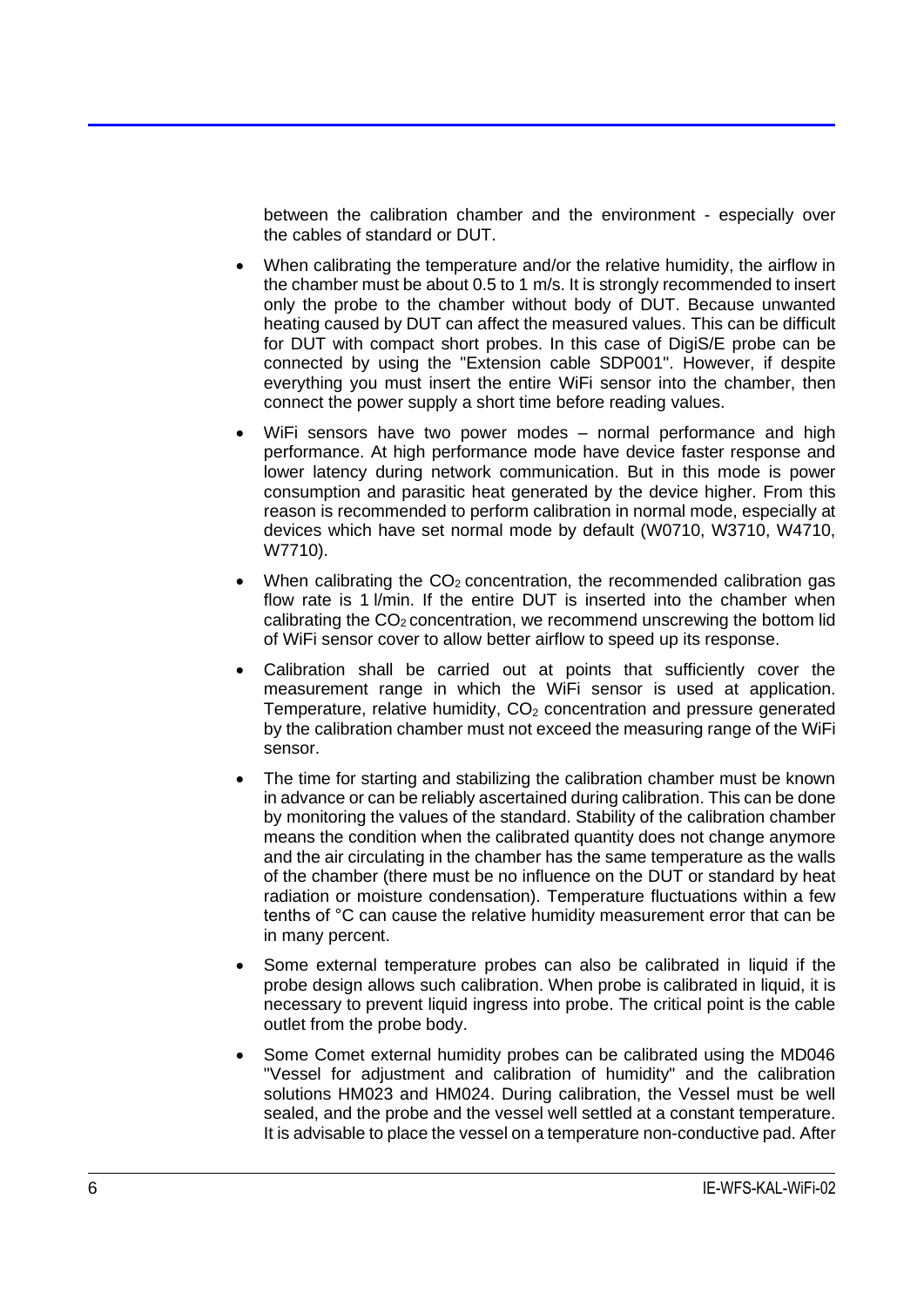stabilization (at least 2 hours) read the measured humidity from the DUT and use the value from the solution standard calibration certificate.

## <span id="page-6-0"></span>**Preparing the WiFi sensor for calibration**

- Perform an optical check for mechanical or other visible damage. In case of damage, hand over the device for repair.
- Check if the device is not reporting a weak battery for real-time clock backup. If so, follow recommendation in User manual.
- The measured values can be read directly from the LCD display of the WiFi sensor or using one of the supported communication protocols (e.g. web or Modbus).

#### <span id="page-6-1"></span>**Calibration procedure**

- Place the prepared DUT or its probe into the calibration chamber. Place the probe of the measuring standard near the sensing element of the DUT. If you read the measured values directly from the LCD display of the device, place the DUT so that it is LCD display visible.
- Close the calibration chamber, start it, and set the desired calibration point value.
- Wait for the stabilization of device. The stabilization time can be counted from the moment when the controlled quantity has stabilized in the calibration chamber. This time should be at least three times the response time t90 specified in the User manual for the calibrated quantity.
- After this time, read the measured value of the standard and the value from the calibrated DUT.
- Set the chamber to generate another value for next point and repeat the above procedure for all required calibration points.
- When calibration is finished, remove the DUT from the chamber and evaluate the measurement.
- The instrument's accuracy for each calibration point is specified in its User manual. When evaluating the measured values, it is necessary to consider the extended uncertainty of measurement (may vary for each calibration point).
- If high deviations are found (temperature measurement error greater than 1 °C, relative humidity greater than +/-5 %RH, pressure greater than 5 hPa or CO<sup>2</sup> greater than 10 % of the measuring range), switch off the device and contact the distributor or service department**.** In case of minor deviation, you can carry out device Adjustment (see chapter *[Adjustment](#page-7-0)*).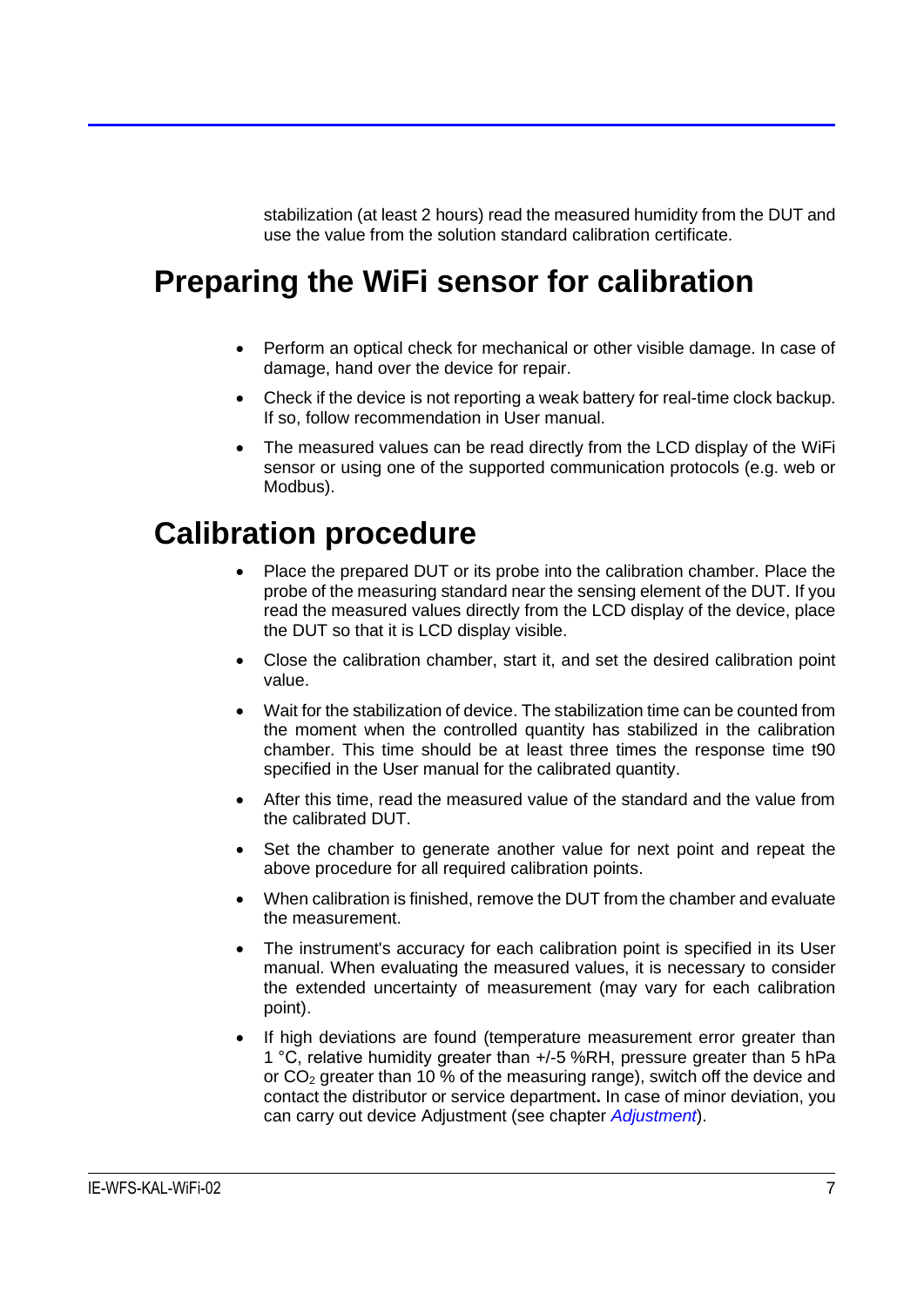## <span id="page-7-0"></span>**Adjustment**

Adjustment means action resulting in setting WiFi sensor to the state, when its actual measurement accuracy is identical or better than measurement accuracy specified in instruction manual. Adjustment is possible only for measured values (temperature, relative humidity,  $CO<sub>2</sub>$  concentration or pressure). For this operation, as well as for the calibration, a special equipment for constant temperature, relative humidity,  $CO<sub>2</sub>$  concentration or pressure generation is needed. Device adjustment is performed by placing the adjusted device to the calibration chamber and by consequent assignment of measured values to standard reading by means of the WifiSensorUtility software.

## <span id="page-7-1"></span>**WiFi sensor Adjustment Conditions**

- Any unqualified entry into the instrument adjustment mode to may rewrite the existing calibration constants. It can cause that the instrument will be unable to measure!
- Follow recommendation and conditions for calibration during the device adjustment.
- Adjustment of the measured values should be done in two point. These points should be as far apart as possible within the required measuring range. In some cases, the calibration can be made at one point.
- When adjusting the relative humidity, it is not recommended to use an upper adjustment point higher than 90 %RH. Recommended values for relative humidity adjustment are  $(10 - 20)$  %RH and  $(70 - 80)$  %RH.
- After the adjustment, it is always necessary to verify the correct measurement accuracy of the newly adjusted device (see the *[Calibration](#page-6-1)  [procedure](#page-6-1)*).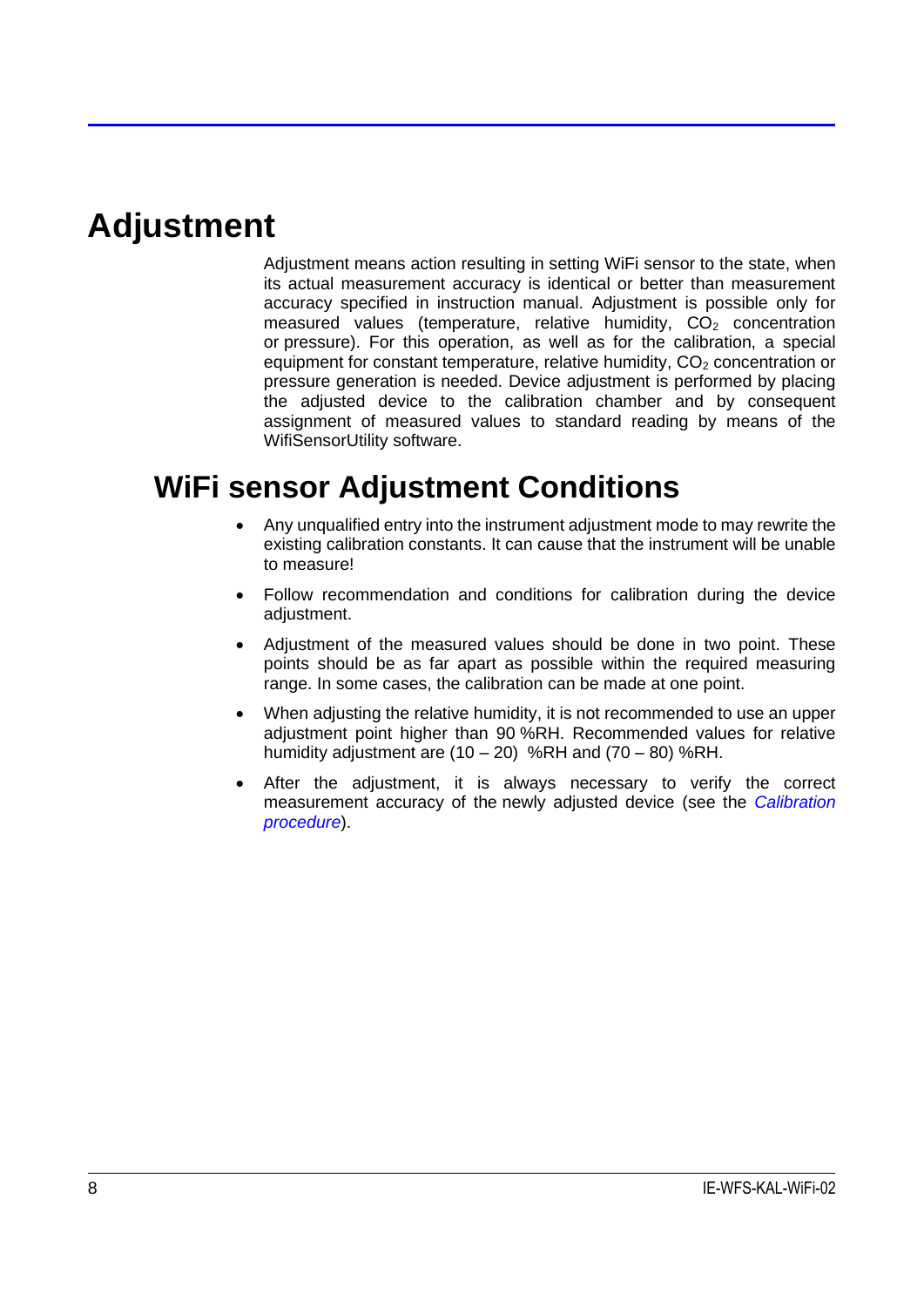### <span id="page-8-0"></span>**Adjustment Procedure**

- For adjustment of WiFi sensors is **WifiSensorUtility** used. This software can be obtained from technical support on the request.
- Install WifiSensorUtility software at computer with Windows operating system. Administrator rights for installation of software are required.
- Start the WifiSensorUtility and connect WiFi sensor using USB-C cable to computer. Check the device settings:



- Check the channels setting whether is correct. Make sure that proper time is set as well.
- Before adjustment it is strongly recommended to back up the current sensor settings to file for possible restoring:



Save the backup file! Backup file allows you to return the settings to the previous state, including calibration. Restoring can be done using *Service-Restore configuration from file* menu item*.*

*Note: Calibration of Digi probes cannot be restored in this way (see [below\)](#page-11-0).*

- Be aware that administrator password for device is required in case of device security is enabled.
- When adjusting the relative humidity, it is recommended that the device and the standard are stabilized at room humidity for at least 30 min. **Follow the recommendation for calibration** regarding the placement of devices in the calibration chamber. Avoid incorrect measurements due to heating of the sensing element.
- For device with external temperature probes, it is advisable to place only an external probe into the calibration chamber generating the relevant quantity.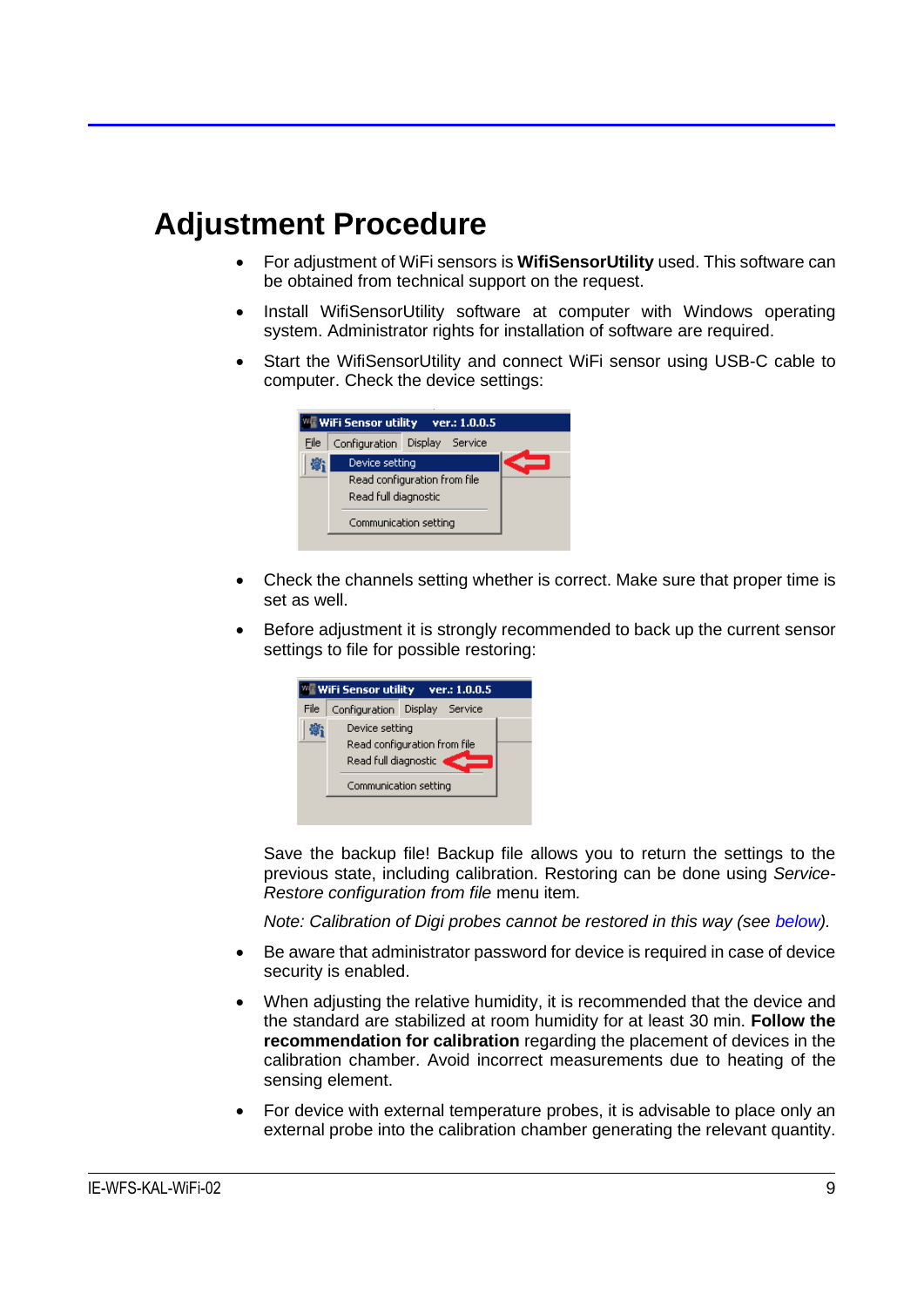If the calibration is carried out at different temperature than ambient temperature, a sufficient part of the cable with the probe must be inserted into calibration chamber. This can prevent heat transfer between the chamber and the environment through the cable.

- The measurement standard (temperature, relative humidity, pressure, and CO2) is also placed in the calibration chamber. **During adjustment proceed in the same way as described above for calibration**.
- Close and run the calibration chamber. Set to calibration chamber to a **first adjustment point** value.
- **Wait for the device to stabilisation.** The device stabilization time can be counted from the moment when the controlled quantity has stabilized in the calibration chamber. When device is stabilised note value of the standard and value of device.
- Repeat this procedure for the **second adjustment point** (if necessary).
- **Save new adjustment constants** to the instrument (see *[below](#page-10-0)*).
- After the adjustment procedure it is necessary to make device calibration procedure.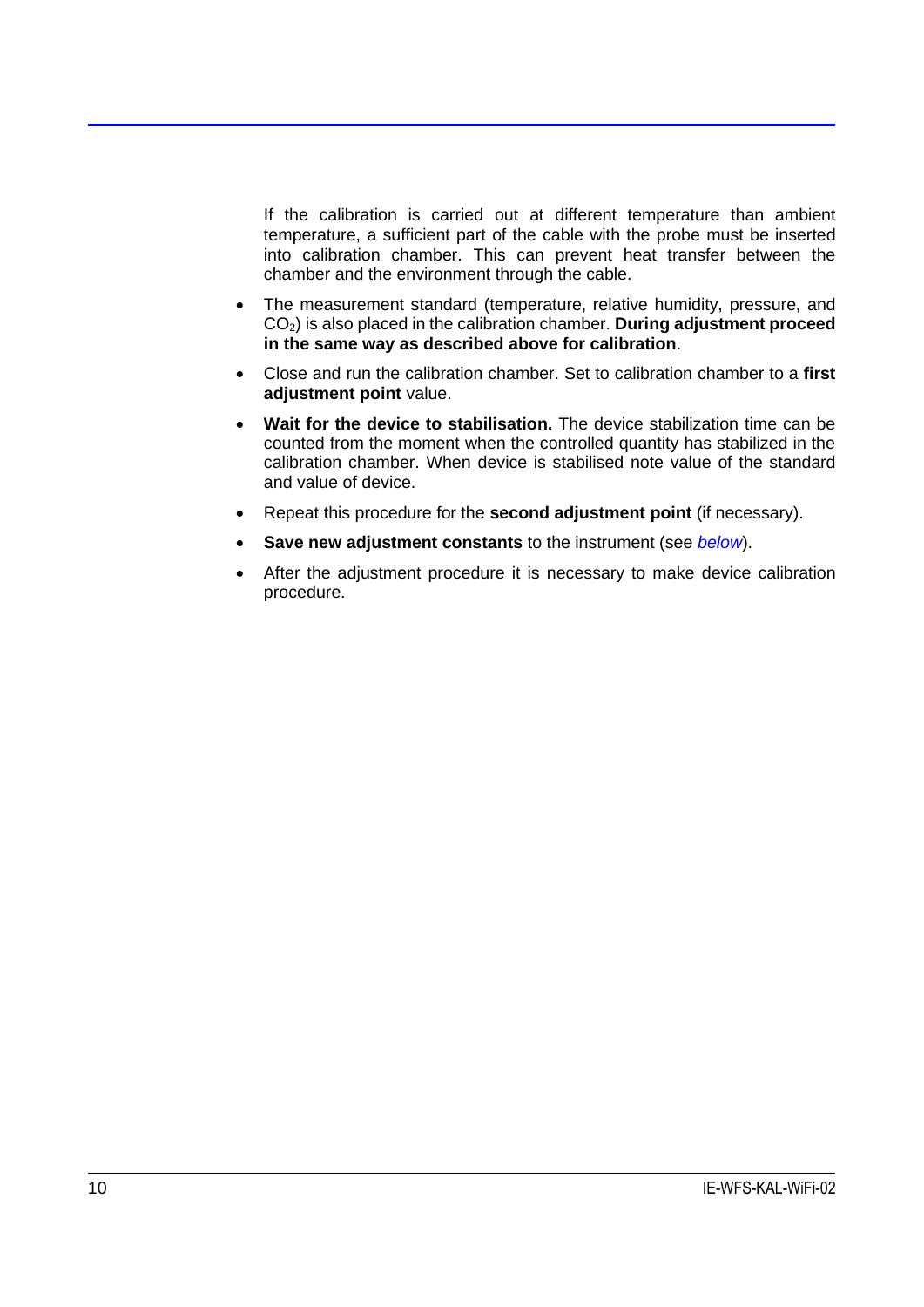#### <span id="page-10-0"></span>**Saving of the new Adjustment**

#### **Temperature Adjustment (W0710, W0711, W0741, W3745)**

- Input adjustment can be performed using *Service – Device adjustment* menu item, however, **we do not recommend this way.** The device inputs for Pt1000 RTD sensors are very stable. From this reason is not recommended to change calibration constants if the probe does not measure accurately.
- There are two ways to improve measurement accuracy. It can be set **correction to cable length** or **user calibration** can be used.
- At first step enter *Device settings* and show *Channels* bookmark:



• In case of probes with longer cables are used, it should be set **correction to cable length** as shown at image below:

| WF W0741 19280012 - device configuration<br>L.                                                           |                                                                                                      |  |  |  |  |  |
|----------------------------------------------------------------------------------------------------------|------------------------------------------------------------------------------------------------------|--|--|--|--|--|
| Common   Alarms - global   WLAN   E-mails   Ethernet protocols   Factory Settings   Calibration Channels |                                                                                                      |  |  |  |  |  |
| Channel List for selection                                                                               | -Channel settings-                                                                                   |  |  |  |  |  |
| <b>Temperature /IN1</b>                                                                                  | $\nabla$ Input channel is $ON$<br>$\overline{\nabla}$ Input channel is visible on the device display |  |  |  |  |  |
| Temperature /IN2                                                                                         |                                                                                                      |  |  |  |  |  |
| Temperature /IN3                                                                                         | l T 1<br>Channel name:                                                                               |  |  |  |  |  |
|                                                                                                          | Temperature /IN1<br>Measured quantity:                                                               |  |  |  |  |  |
| Temperature /IN4<br><b>Probe parameters</b>                                                              | <b>ED X</b>                                                                                          |  |  |  |  |  |
|                                                                                                          | Warning, improper correction setting will decrease measurement accuracy!                             |  |  |  |  |  |
| $\overline{\blacktriangledown}$ Use probe cable length correction:                                       | select probe from list                                                                               |  |  |  |  |  |
| Probe model line:                                                                                        | Probe Parameters<br>PrioootG8                                                                        |  |  |  |  |  |
| Cable length:                                                                                            | $\parallel$ h <sub>5</sub><br>÷ m<br>°C                                                              |  |  |  |  |  |
| Cable cross section:                                                                                     | 0,34<br>mm <sub>2</sub><br>nn<br>°C                                                                  |  |  |  |  |  |
| Cable resistance:                                                                                        | 1,57<br>ohms                                                                                         |  |  |  |  |  |
| Alarm I.   Alarm II.                                                                                     |                                                                                                      |  |  |  |  |  |
| 0K<br>١ē<br>Alarm L will be activated if                                                                 | Cancel<br>sec.                                                                                       |  |  |  |  |  |
| Alarm I, will be activated on error (after delay set above)                                              |                                                                                                      |  |  |  |  |  |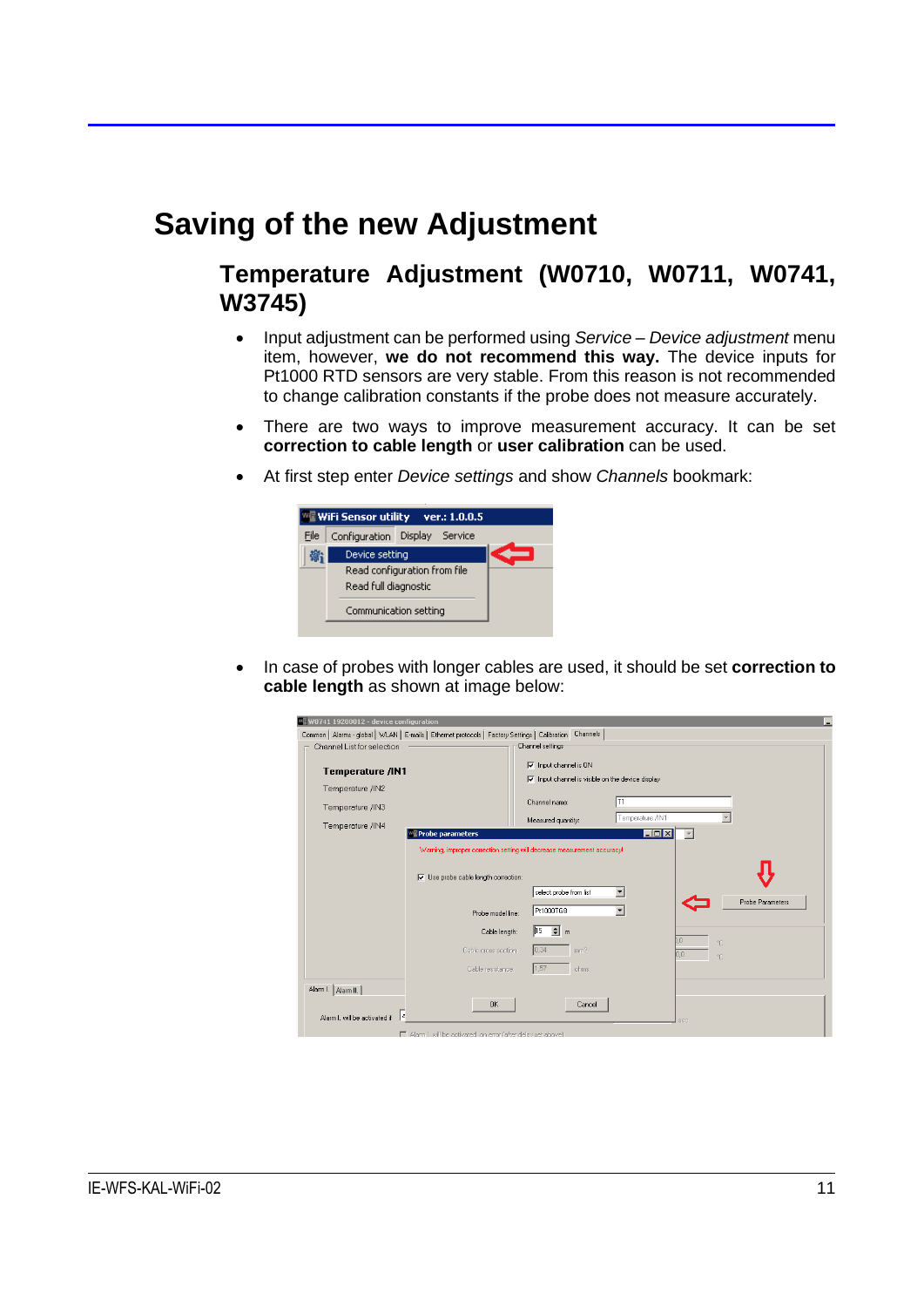• If correction to cable length is correct, it can be set **user calibration**:

| WC W0741 19280012 - device configuration                                                                   |                                                                                                                                                                                                                 |
|------------------------------------------------------------------------------------------------------------|-----------------------------------------------------------------------------------------------------------------------------------------------------------------------------------------------------------------|
| Common   Alarms - global   WLAN   E-mails   Ethernet protocols   Factory Settings   Calibration   Channels |                                                                                                                                                                                                                 |
| Channel List for selection                                                                                 | -Channel settings-                                                                                                                                                                                              |
| <b>Temperature /IN1</b><br>Temperature /IN2<br>Temperature /IN3<br>Temperature /IN4                        | $\nabla$ Input channel is $ON$<br>$\nabla$ Input channel is visible on the device display<br>T1<br>Channel name:<br>Temperature /IN1<br>Measured quantity:<br>°C<br>Physical unit:<br>Number of decimal places: |
|                                                                                                            | Probe Parameters<br>Recalculate measured value<br>Input value $\boxed{0.0}$<br>will be shown as 1.0<br>*C.<br>Input value 50,0<br>will be shown as 51,0<br>۴C.                                                  |

<span id="page-11-0"></span>*If the WiFi sensor measured 25 °C before this setting, then 26 °C will measure after it.*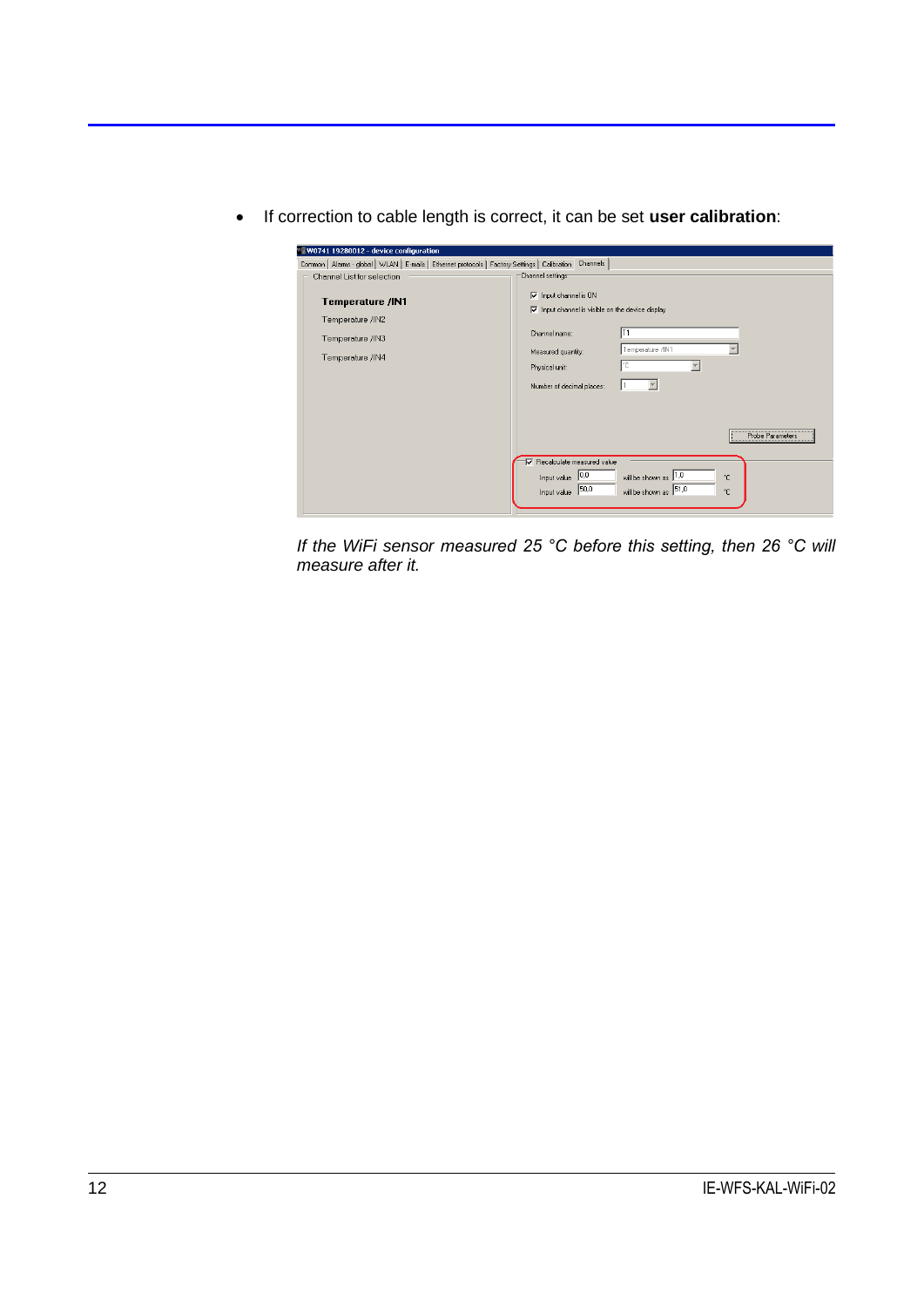#### **Temperature/Humidity Adjustment (W3710, W3711, W4710, W3721, W3745, W7710)**

- **Important note**: The calibration constants are not stored in the instrument itself, but inside the probe. Calibration constants at Digi probe cannot be restored by backup file downloaded from device. Digi probes can be restored into factory defaults only.
- select *Service – Digi probe adjustment* menu item:

|      |        | We WiFi Sensor utility ver.: 1.0.0.5 |         |                                                                                                                                 |
|------|--------|--------------------------------------|---------|---------------------------------------------------------------------------------------------------------------------------------|
| File |        | Configuration Display                | Service |                                                                                                                                 |
|      | 衛 88 ~ |                                      |         | Device adjustment<br>Digi probe adjustment<br>Restore configuration from file<br>Factory settings of device<br>Firmware upgrade |

• select Input and click *Read from probe* button:

| <b>WE Digi Probe Adjustment</b>      |          |                 |  |
|--------------------------------------|----------|-----------------|--|
| Digi probe connection                |          |                 |  |
| Input of WiFi transmitter:           |          | Read from probe |  |
| $\exists$ Digi probe identification: |          |                 |  |
| Model:                               | DigiS/E  |                 |  |
| Serial number:                       | 19830105 |                 |  |
|                                      |          |                 |  |

• **Temperature adjustment**. Is usually not necessary to adjust the temperature of Digi probe. For adjustment enter the measured values of the standard and the device. Click *Save new calibration* button finally:

| —Temperature adjustment <sup>.</sup><br><b>Standard</b> | <b>Device</b>       |  |                      |
|---------------------------------------------------------|---------------------|--|----------------------|
| Cal. point No.                                          | Required value [°C] |  | Measured value [°C]  |
| 1.                                                      | 0.5                 |  | l0.3                 |
| $\overline{2}$ .                                        | 25,5                |  | 25,2                 |
|                                                         |                     |  | Save new calibration |
|                                                         |                     |  |                      |

*If the device measured 25.2 °C before adjustment, then after procedure will measure 25.5 °C.*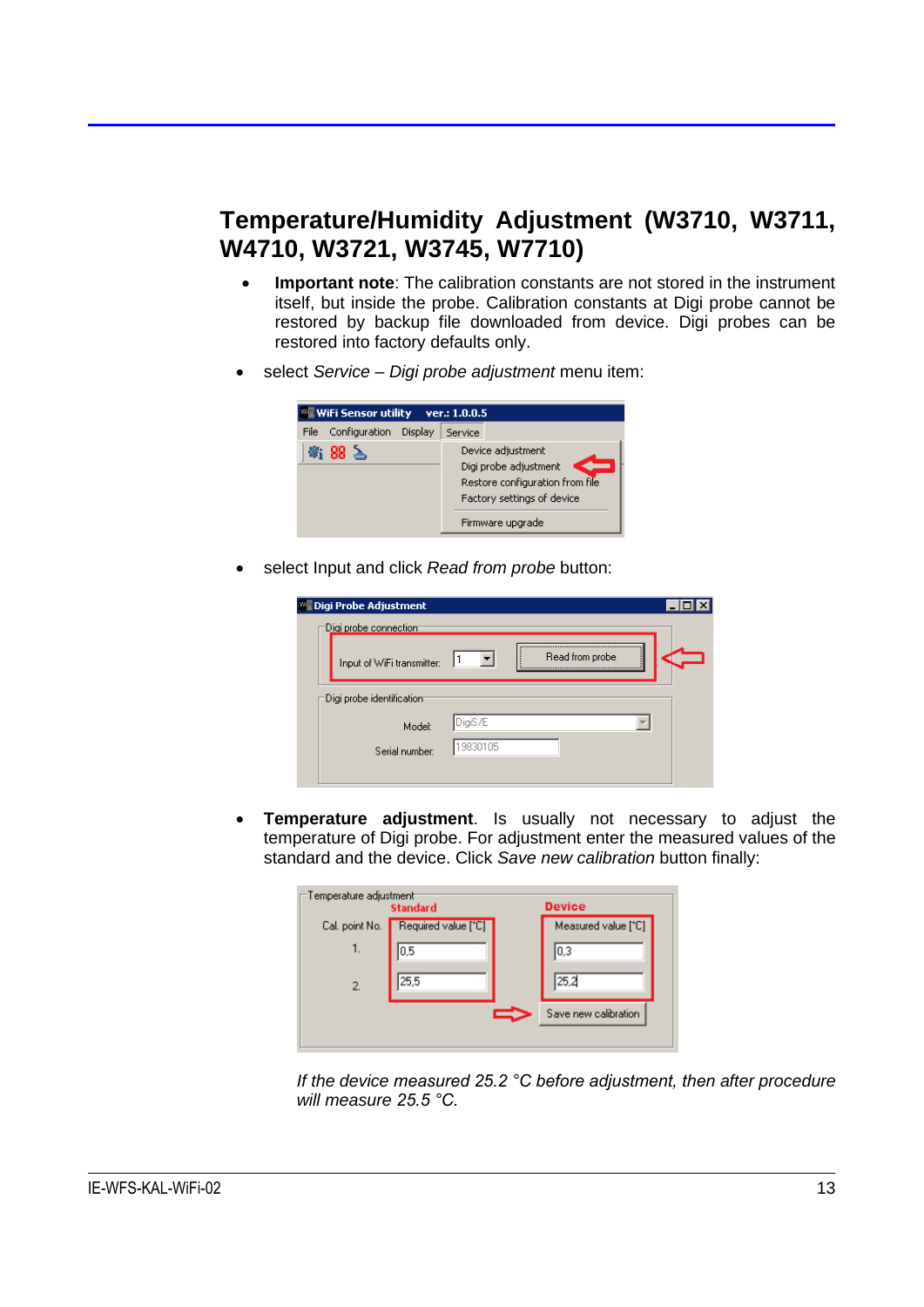• **Relative humidity adjustment**. Enter the measured values of the standard and the device. Click *Save new calibration* button finally:

| Relative humidity adjustment | <b>Standard</b>       | <b>Device</b>         |
|------------------------------|-----------------------|-----------------------|
| Cal. point No.               | Required value [% RH] | Measured value [% RH] |
| 1.                           | 11.3                  | 12,7                  |
| 2.                           | 75,3                  | 73,2                  |
|                              |                       | Save new calibration  |

*If the device measured 73.2 %RH before adjustment, then measures 75.3 %RH after it.*

**Important note:** Capacitive humidity sensors usually drifts at high humidity and not at low humidity values. In most cases, it is sufficient to perform a one-point adjustment in higher humidity as show at image:

| Relative humidity adjustment |                       |                                        |
|------------------------------|-----------------------|----------------------------------------|
| Cal. point No.               | Required value [% RH] | <b>Device</b><br>Measured value [% RH] |
| 1.                           |                       | 10                                     |
| $\overline{c}$               | 75,3                  | 73,2                                   |
|                              | <b>Standard</b>       | Save new calibration                   |
|                              |                       |                                        |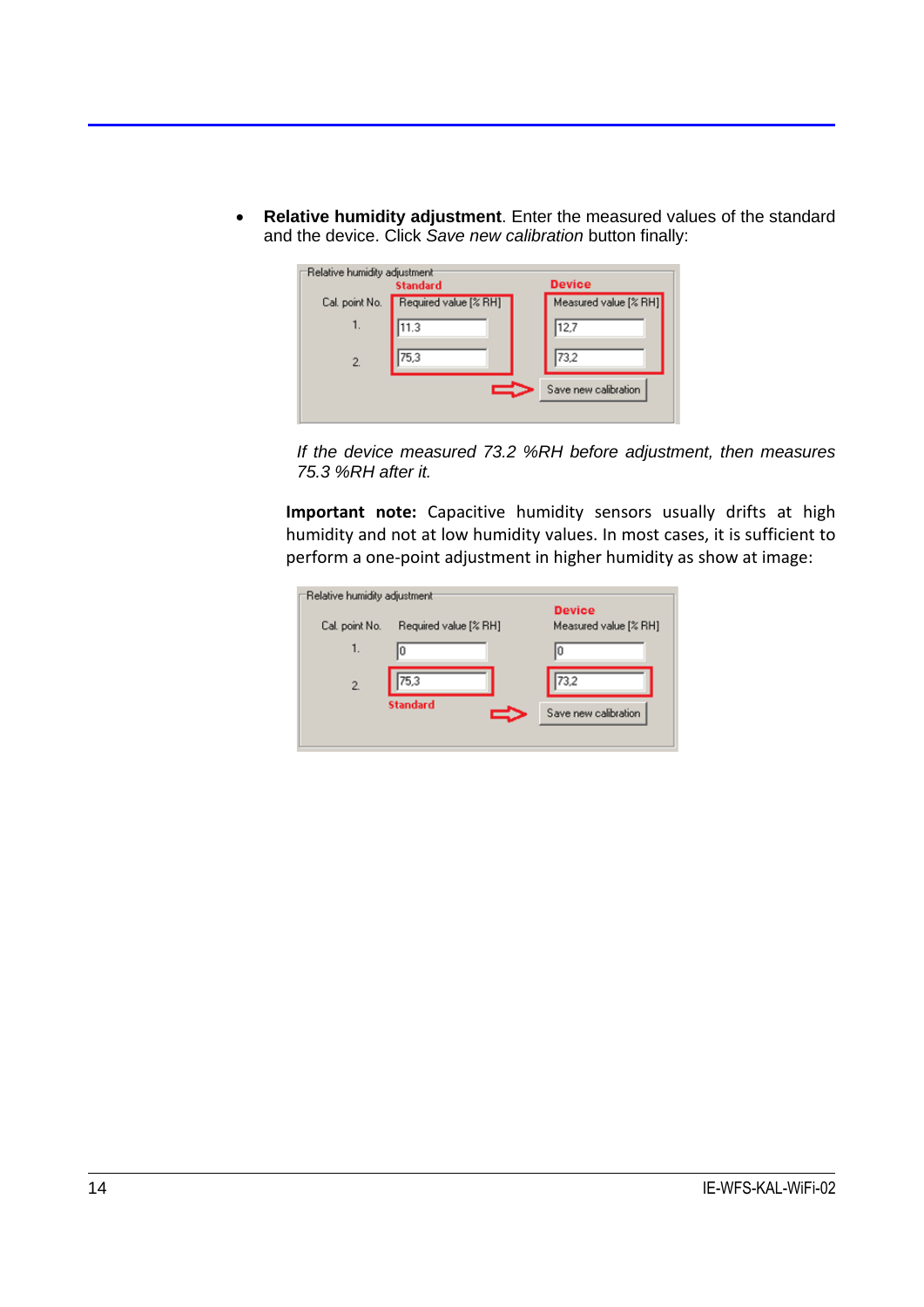#### **Barometric pressure adjustment (W4710, W7710)**

• select *Service – Device adjustment* menu item:



• two-point calibration:

| 1<br>Channel:           | 5: Barometric Pressure |                               |              | Expression: | Pressure (hPa) | $\blacktriangledown$ |
|-------------------------|------------------------|-------------------------------|--------------|-------------|----------------|----------------------|
| Current Calibration     |                        |                               |              |             |                |                      |
| Calibration point No.1: |                        | Final value:                  | 749,70       |             | Raw Value:     | 751,14               |
| Calibration point No.2: |                        | Final value:                  | 955,90       |             | Raw Value:     | 958,39               |
|                         |                        |                               |              |             |                |                      |
|                         |                        |                               |              | 2.          |                | Enter Adjustment     |
| Adjusment               |                        |                               |              |             |                |                      |
| 3                       |                        |                               |              |             |                | 4                    |
| Final value 1:          | 750.00                 |                               | Raw Value 1: | 751.44      |                | Sample<br>Edit<br>6. |
| 5.<br>Final value 2:    | 975.3                  |                               | Raw Value 2: | 978.59      |                | Sample<br>Edit       |
|                         |                        |                               |              |             |                |                      |
|                         | Default Values         |                               |              |             |                | Test                 |
|                         |                        | copy values from clipboard    |              |             |                |                      |
|                         |                        | Samples per adjustment point: | $1 \div$     |             |                | Save to device       |
|                         |                        |                               |              |             |                |                      |
|                         |                        |                               | Cancel       |             |                |                      |

- select *Barometric Pressure* channel (1)
- Click *Enter Adjustment* (2)
- Enter standard value for calibration point No. 1 (3)
- Enter device value for calibration point No. 1 (4)
- Enter standard value for calibration point No. 2 (5)
- Enter device value for calibration point No. 2 (6)
- Save new calibration to device (7)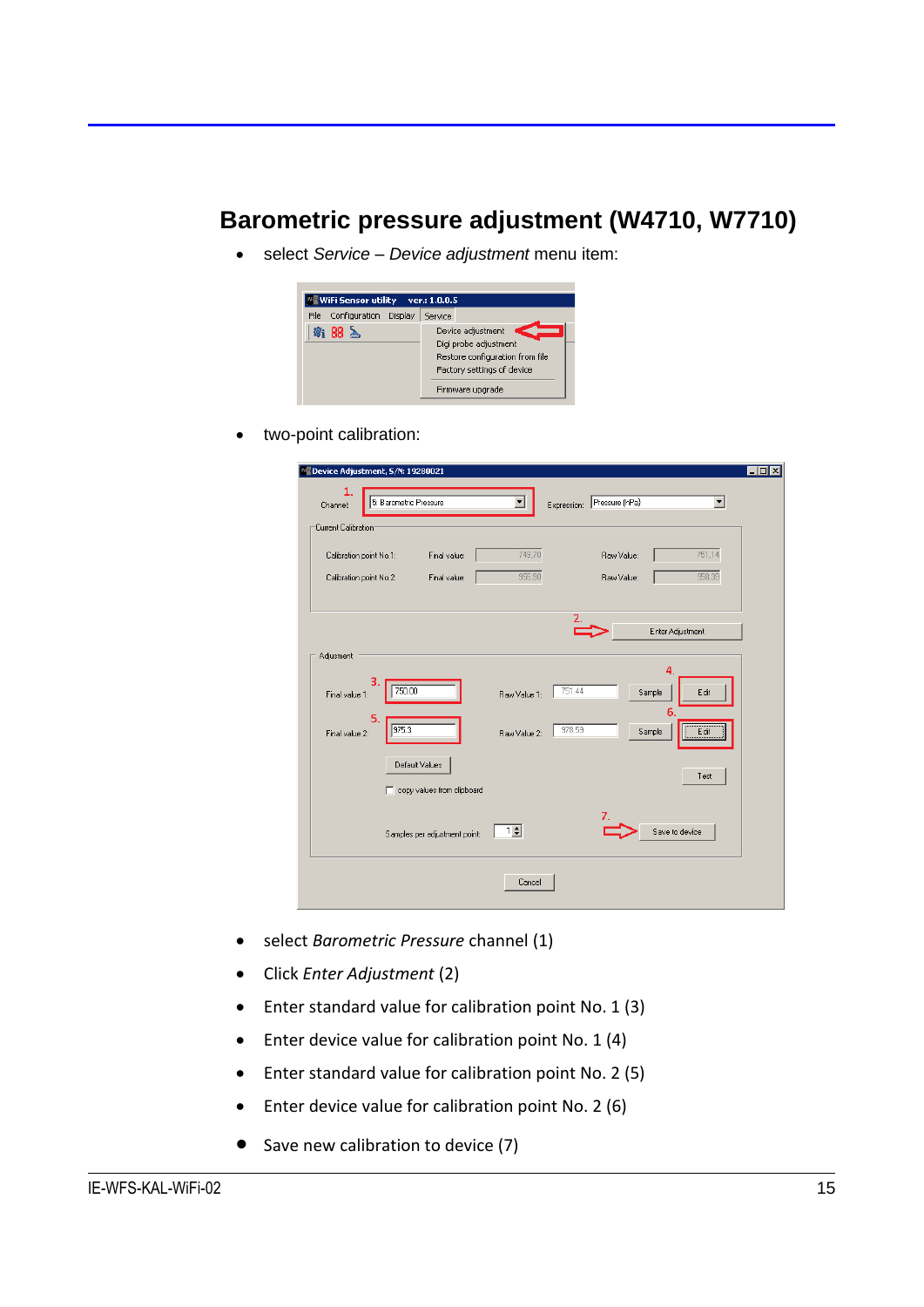#### **CO2 concentration Adjustment (W4710, W5714)**

• select *Service – Device adjustment* menu item:



• one-point offset can be used:

| 1<br>Channel:                                      | 6: CO2 concentration |                                              |              | Expression: | $CO2$ (ppm)              | $\blacktriangledown$ |  |
|----------------------------------------------------|----------------------|----------------------------------------------|--------------|-------------|--------------------------|----------------------|--|
| Current Calibration                                |                      |                                              |              |             |                          |                      |  |
| Calibration point No.1:<br>Calibration point No.2: |                      | Final value:<br>Final value:                 | 0<br>1000    |             | Raw Value:<br>Raw Value: | $\theta$<br>1000     |  |
|                                                    |                      |                                              |              | 2.          |                          | Enter Adjustment     |  |
| Adjusment                                          |                      |                                              |              |             |                          |                      |  |
| Final value 1:                                     | з<br>n               |                                              | Raw Value 1: | $\,0$       |                          | Δ<br>Sample<br>Edit  |  |
| Final value 2:                                     | 5.<br>998            |                                              | Raw Value 2: | 950         |                          | 6.<br>Edit<br>Sample |  |
|                                                    |                      | Default Values<br>copy values from clipboard |              |             |                          | Test                 |  |
|                                                    |                      | Samples per adjustment point:                | $1 \pm$      |             |                          | Save to device       |  |
|                                                    |                      |                                              | Cancel       |             |                          |                      |  |

- select *CO<sup>2</sup> concentration* channel (1)
- Click *Enter Adjustment* (2)
- Enter a zero value (3)
- Enter a zero value (4)
- Enter standard value for calibration point (5)
- Enter device value for calibration point (6)
- Save new calibration to device (7)